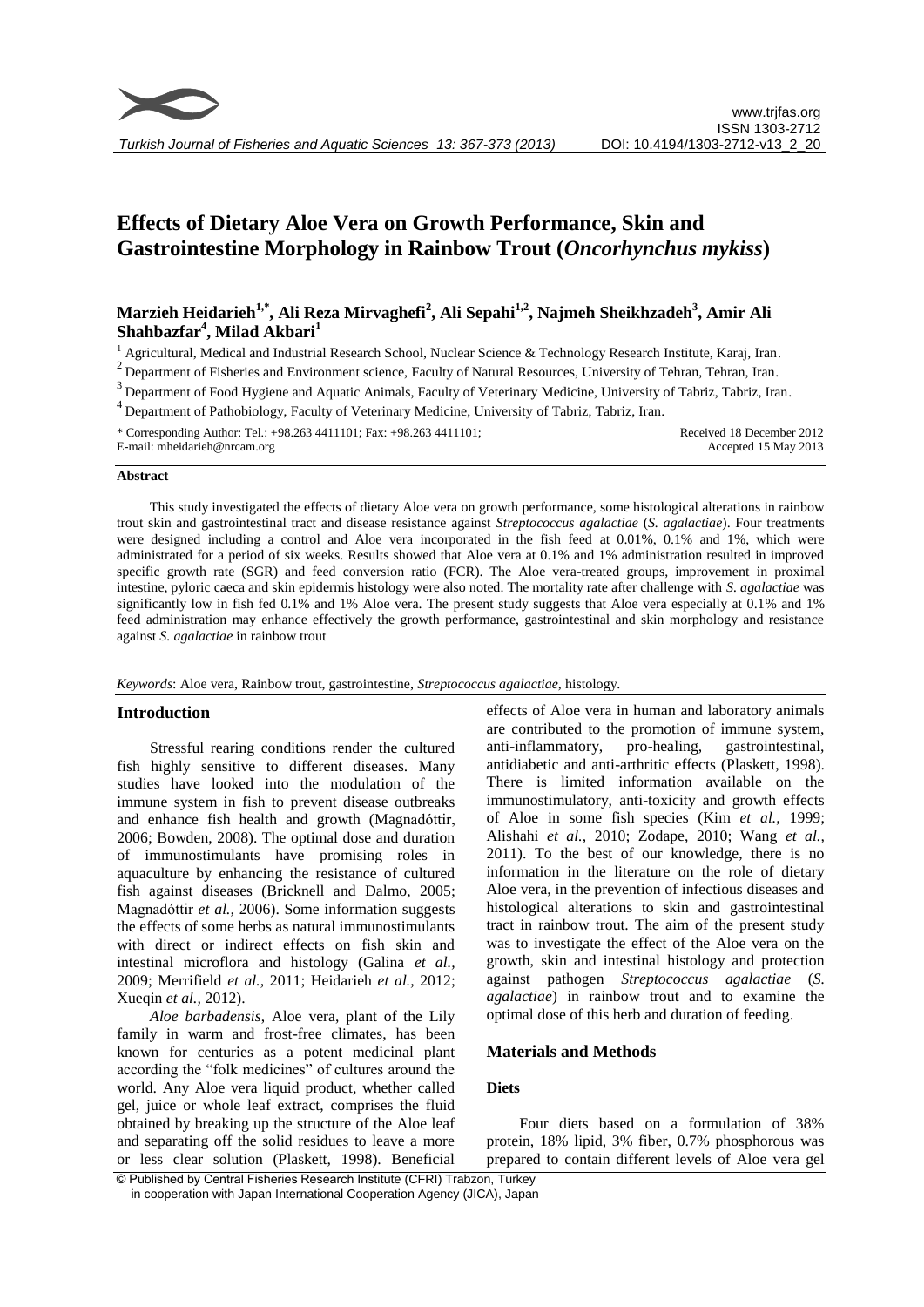provided by Barij essential oil Co., Kashan, Iran. Aloe vera was incorporated into the diets as follows: no Aloe vera (control), 0.01% Aloe vera (group 1), 0.1% Aloe vera (group 2) and 1% Aloe vera (group 3). Aloe vera at different incorporation was added to palletized feed and then feed were separately dried in the oven at 30°C. Palletized feed were sent to oiling process in order to be covered with fish oil. Pellets were packed and stored in tightly sealed plastic bags at 8-10°C until they were used in the feeding experiments.

#### **Fish and Experimental Conditions**

360 rainbow trout (mean body weight:  $50.3 \pm$ 5.4 g) were obtained from a commercial fish farm in Karaj, Iran and transferred to fish disease laboratory at University of Tehran. Fish were randomly allocated between 12 tanks in triplicate at a density of 30 fish per 300 L aquarium and maintained in continuously aerated free-flowing dechlorinated fresh water. During the experiment, the following conditions were maintained: water temperature  $15.5 \pm 1.1^{\circ}$ C, dissolved oxygen concentration  $7.3 \pm 0.5$  mg/l, pH  $6.9 \pm 0.4$  and total hardness  $164 \pm 10$  mg/l as CaCO3. After 14 days adaptation, fish in each group were fed one of the four different diets at a total daily rate of 2% body weight for six weeks.

### **Growth Performance**

At the termination of the feeding trial, 5 fish in each tank were individually weighed 24 h after the last feeding. Specific growth rate (SGR) and feed conversion ratio (FCR) were calculated as indicators for growth performance (Heidarieh *et al*., 2012).

 $FCR = total feed given/total weight gain$ 

 $SGR = 100 \times [(ln W_f - ln W_i)/days]$ ,

Where  $W_f$  is mean final weight and  $W_i$  is mean initial weight

# **Skin and Gastrointestinal Histological Parameters**

After one, four and six weeks, 4 fish samples were randomly selected from each tank and anaesthetized with clove powder (200 mg/l). Skin samples were removed from the mid-body on the left side (the same place) from all the fish. In order to examine proximal intestine and pyloric caeca morphology, after dissection of midline in ventral surface, gut proximal section and pyloric caeca were gently removed. Samples were fixed in 10% buffered formalin for 48 h, dehydrated in alcohols and xylene and then embedded in paraffin. A 5 micron subsamples was then rehydrated in alcohols and stained with haematoxylin-eosin. Length and thickness of proximal intestinal villi, pyloric caeca folds and epidermal thickness were measured using a graded ocular lens. The percentage of goblet cells in fish proximal intestine, pyloric caeca and total goblet density per centimeter skin epidermis were also defined.

#### **In Situ** *S. agalactiae* **Challenge**

At the end of sixth week, the number of rainbow trout in all treatment groups was adjusted to 5 fish per each tank. Fish from control group were randomly assigned to two subgroups of 5 fish each, and distributed in 6 tanks. Fish were challenged by I.P. injection with 0.1 ml of a suspension of *S. agalactiae* (RTCC 2051)  $(1.71 \times 10^7 \text{ cells/ml})$ . In positive control subgroup, fish were I.P. injected with the same concentration of *S. agalactiae*. Fish in negative control subgroup were also challenged by I.P. injection with 0.1 ml of phosphate buffer saline (PBS). Dead and moribund fish were removed and examined microbiologically for up to 14 days (Sepahi *et al.,* 2012).

#### **Statistical Analysis**

All the measurements were made in triplicate. The results were subjected to analysis of variance (ANOVA) followed by least significant differences (Tukey) test. Correlation coefficients were significant with  $P < 0.05$ .

# **Result**

After the 6 week feeding period, group 2 and 3 exhibited significantly lower FCR than those fed the control diet (Table 1). Moreover, SGR significantly enhanced when Aloe vera at 1% (group 3) was included in fish diet (Table 2).

Different histologicalal parameters in fish intestine after one, four and six weeks feeding of Aloe vera are shown in Table 1. Higher intestine villus was noted in group 2 and 3 at first week. However, group 1 and 2 showed higher villus length at fourth week. In group 2 and 3, narrower intestine villus was clear during first week. The higher number of mucous cells per cm was noted in groups 1 and 2 during the first week. On the other hand, during sixth week higher cell density were exhibited in group 2 and 3.

Mophological parameters in fish pyloric caeca after one, four and six weeks feeding of Aloe vera are presented in Table 3. The pyloric caeca showed that fold length was increased in all treatment groups at week first and fish in group 1 at week six during this study. Addition of Aloe vera during first week decreased the pyloric fold width in highest dose (group 3). Significant increase in mucous cell number for fish in group 2 and 3 were shown at fourth and sixth weeks.

As shown in Table 4, epidermal thickness for fish in group 2 and 3 were greater than control group during fourth and sixth weeks. Mucous cell number in epidermis was greater in rainbow trout administrated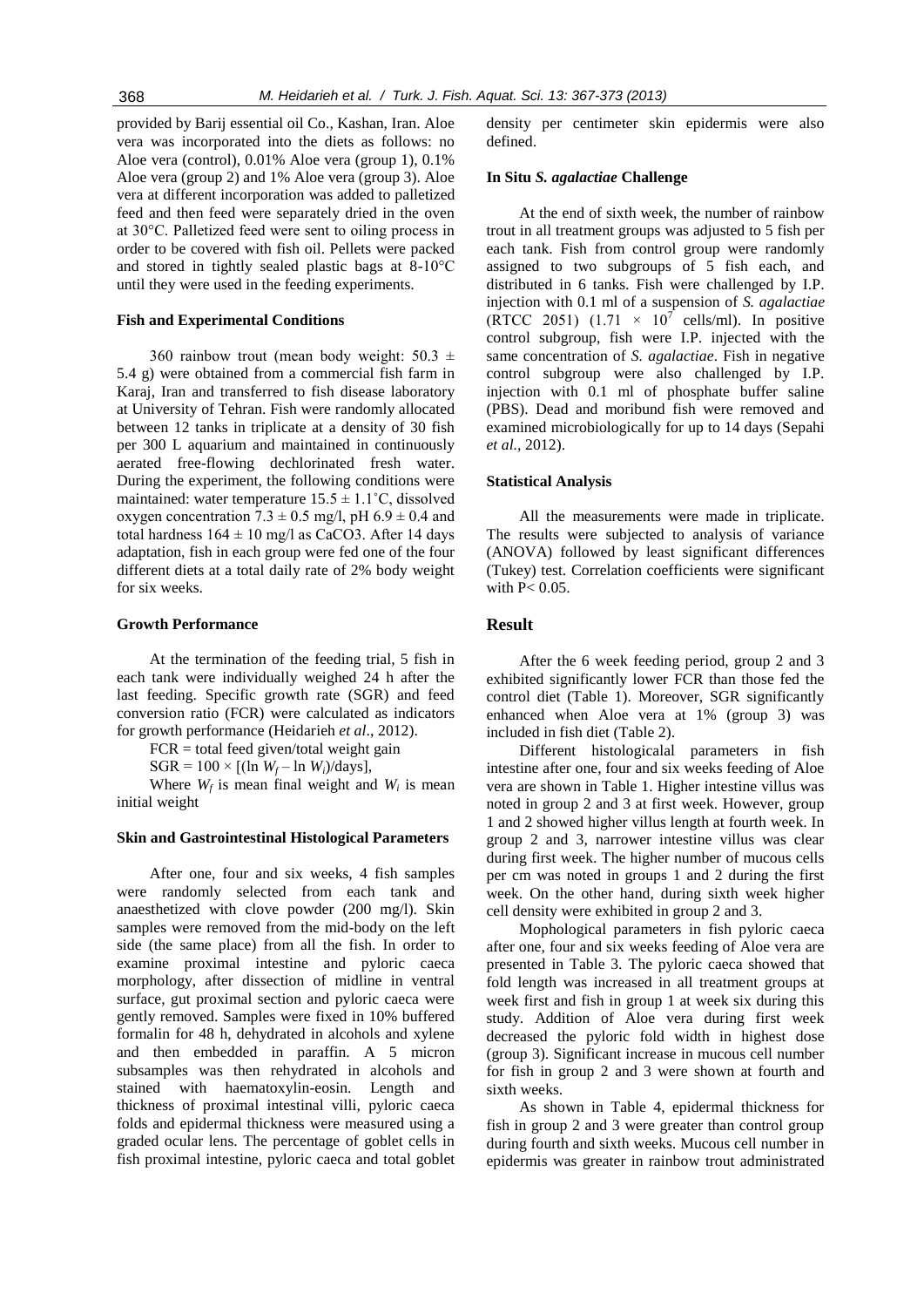**Table 1.** Growth performance in rainbow trout fed control diet (C), 0.1 g/kg Aloe vera (1), 1 g/kg Aloe vera (2) or 10 g/kg Aloe vera (3) for six weeks

| Feed conversion ratio | Specific growth rate | Weight gain $(g)$   | Groups |
|-----------------------|----------------------|---------------------|--------|
| $1.5 \pm 0.25a$       | $1.5 \pm 0.17a$      | $42.06 \pm 1.03a$   |        |
| $1.65 \pm 0.29a$      | $1.36 \pm 0.18a$     | $37.05 \pm 0.57a$   |        |
| $1.1 \pm 0.07$ b      | $1.89 \pm 0.08$ ab   | $57.27 \pm 1.10$ ab |        |
| $\pm 0.09b$           | $2.2 \pm 0.16b$      | $63.66 \pm 2.30$    |        |

Data represents the average (n=12)  $\pm$  SE. Different superscripts in each column are significantly different at P < 0.05.

**Table 2.** Intestine morphology in rainbow trout fed control diet (C), 0.1 g/kg Aloe vera (1), 1 g/kg Aloe vera (2) or 10 g/kg Aloe vera (3) after one, four and six weeks

|               | Intestine villus length $(\mu m)$ |                    |                | Intestine villus width $(\mu m)$ |                |                  | Intestine villus goblet density (%) |                  |                  |
|---------------|-----------------------------------|--------------------|----------------|----------------------------------|----------------|------------------|-------------------------------------|------------------|------------------|
| Groups        | Week                              | Week               | Week           | Week                             | Week           | Week             | Week                                | Week             | Week             |
|               | one                               | four               | <b>SIX</b>     | one                              | four           | <b>SiX</b>       | one                                 | four             | S1X              |
| C             | $383.3 \pm$                       | $400.3 \pm$        | $433.3 \pm$    | $170.7 \pm$                      | $130.2 \pm$    | $123.3 \pm$      | $24.1 \pm$                          | $23.3 \pm$       | $20.5 \pm$       |
|               | $16.6^{\rm a}$                    | $28.8^{\rm a}$     | $17.6^{\rm a}$ | $15.2^{\rm a}$                   | $20.1^{\rm a}$ | $14.5^{\rm a}$   | 1.1 <sup>a</sup>                    | $0.8^{ab}$       | 1.1 <sup>a</sup> |
|               | $483.3 \pm$                       | $516.6 \pm$        | $466.6 \pm$    | $146.6 \pm$                      | $140.6 \pm$    | $143.3 \pm$      | $20.4 \pm$                          | $20.2 \pm$       | $23.6 \pm$       |
|               | 16.6 <sup>ab</sup>                | $76.3^{b}$         | $72.6^{\circ}$ | $20.2^{ab}$                      | $15.2^{\rm a}$ | 8.8 <sup>a</sup> | $0.5^{\rm b}$                       | $0.5^{\rm a}$    | 0.8 <sup>a</sup> |
| $\mathcal{L}$ | $520.9 +$                         | 590.8 $\pm$        | $403.3 \pm$    | $116.6 \pm$                      | $146.6 \pm$    | $150.2 \pm$      | $34.6 \pm$                          | $35.2 \pm$       | $34.1 \pm$       |
|               | $62.4^{b}$                        | $32.1^{b}$         | $37.5^{\rm a}$ | 8.8 <sup>b</sup>                 | $12.1^{\rm a}$ | $25.1^{\circ}$   | $0.8^{\circ}$                       | 7.6 <sup>b</sup> | $0.5^{\rm b}$    |
| 3             | 556.6 $\pm$                       | $490.5 \pm$        | $486.6 \pm$    | $113.3 \pm$                      | $140.3 \pm$    | $143.3 \pm$      | $26.6 \pm$                          | $29.3 \pm$       | $40.6 \pm$       |
|               | $21.8^{b}$                        | 20.8 <sup>ab</sup> | $18.5^{\rm a}$ | 8.8 <sup>b</sup>                 | $17.3^{\rm a}$ | 6.6 <sup>a</sup> | $0.5^{\mathrm{a}}$                  | $2.3^{ab}$       | $2.3^{\circ}$    |

Data represents the average  $(n=12) \pm SE$ . Different superscripts in each column are significantly different at P < 0.05.

**Table 3.** Pyloric fold morphology in rainbow trout fed control diet (C), 0.1 g/kg Aloe vera (1), 1 g/kg Aloe vera (2) or 10 g/kg Aloe vera (3) after one, four and six weeks

|                | Pyloric fold length $(\mu m)$ |                |                | Pyloric fold width $(\mu m)$ |                  |                  | Pyloric fold goblet density (%) |                  |                  |
|----------------|-------------------------------|----------------|----------------|------------------------------|------------------|------------------|---------------------------------|------------------|------------------|
| Groups         | Week                          | Week           | Week           | Week                         | Week             | Week six         | Week                            | Week             | Week six         |
|                | one                           | four           | S1X            | one                          | four             |                  | one                             | four             |                  |
| $\mathcal{C}$  | $493.3 \pm$                   | $700.2 \pm$    | $600.6 \pm$    | $126.6 \pm$                  | $110.2 \pm$      | $106.6 \pm$      | $25.2 \pm$                      | $25.3 \pm$       | $21.3 \pm$       |
|                | $23.3^{\circ}$                | $57.7^{\circ}$ | $28.8^{\rm a}$ | 8.8 <sup>a</sup>             | 5.7 <sup>a</sup> | $14.5^{\circ}$   | $0.5^{\text{a}}$                | 0.6 <sup>a</sup> | 0.8 <sup>a</sup> |
|                | $673.3 \pm$                   | $770.4 \pm$    | $716.6 \pm$    | $110.1 \pm$                  | $110.9 \pm$      | $96.6 \pm$       | $27.1 \pm$                      | $24.1 \pm$       | $21.6 \pm$       |
|                | $14.5^{b}$                    | $47.2^{\rm a}$ | $60.1^{\rm b}$ | 5.7 <sup>ab</sup>            | $5.7^{\rm a}$    | $12.0^a$         | 4.0 <sup>a</sup>                | $0.5^{\rm a}$    | 1.8 <sup>a</sup> |
| $\overline{c}$ | $693.3 \pm$                   | $660.1 \pm$    | $623.3 \pm$    | $113.3 \pm$                  | $133.3 \pm$      | $123.3 +$        | $28.6 \pm$                      | $32.6 \pm$       | $34.3 \pm$       |
|                | $34.8^{b}$                    | $32.1^{\circ}$ | $20.8^{ab}$    | $8.8^{ab}$                   | 8.8 <sup>a</sup> | 6.6 <sup>a</sup> | 0.6 <sup>a</sup>                | $1.4^{b}$        | $0.3^{b}$        |
| 3              | $700.1 \pm$                   | $676.6 \pm$    | $646.6 \pm$    | $96.6 \pm$                   | $123.3 \pm$      | $116.6 \pm$      | $29.6 \pm$                      | $39.2 \pm$       | $42.6 \pm$       |
|                | $26.4^{b}$                    | $14.5^{\circ}$ | $15.2^{ab}$    | 8.8 <sup>b</sup>             | 8.8 <sup>a</sup> | 5.7 <sup>a</sup> | $0.3^{\rm a}$                   | $2.1^\circ$      | $1.4^\circ$      |

Data represents the average  $(n=12) \pm SE$ . Different superscripts in each column are significantly different at P < 0.05.

**Table 4.** Skin morphology in rainbow trout fed control diet (C), 0.1 g/kg Aloe vera (1), 1 g/kg Aloe vera (2) or 10 g/kg Aloe vera (3) after one, four and six weeks

| Groups        |                                              | Skin epidermis thickness $(\mu m)$ |                          | Skin epidermis goblet density (per cm) |                                |                          |  |
|---------------|----------------------------------------------|------------------------------------|--------------------------|----------------------------------------|--------------------------------|--------------------------|--|
|               | Week one                                     | Week four                          | Week six                 | Week one                               | Week four                      | Week six                 |  |
| $\Gamma$      | $226.6 \pm 8.8^a$                            | $220.1 \pm 15.2^{\circ}$           | $236.6 \pm 8.8^a$        | $746.6 \pm 8.8^{ab}$                   | $760.4 \pm 5.7^{ab}$           | $730.7 \pm 5.7^{\circ}$  |  |
|               | $223.3 \pm 8.8^a$                            | $220.1 \pm 5.7^{\circ}$            | $220.1 \pm 11.5^{\circ}$ | $716.6 \pm 12.0^{\circ}$               | $716.6 \pm 8.8^{\circ}$        | $733.3 \pm 8.8^a$        |  |
|               | $230.1 \pm 5.7^{\circ}$                      | $253.3 \pm 3.3^b$                  | $290.4 \pm 10.8^{\rm b}$ | $726.6 \pm 14.5^{\circ}$               | $846.6 \pm 8.8^{b}$            | $916.6 \pm 44.1^{\circ}$ |  |
|               | $220.0 \pm 15.2^{\circ}$                     | $283.3 \pm 8.8^{b}$                | $336.6 \pm 12.1^{\circ}$ | $760.1 \pm 5.7^b$                      | $1300.4 \pm 57.7$ <sup>c</sup> | $2233.3 \pm 88.2^b$      |  |
| $\sim$ $\sim$ | $\sim$ 1. $\sim$ 1. $\sim$ 1.00 m/s 1.00 m/s |                                    |                          |                                        |                                |                          |  |

Data represents the average (n=12)  $\pm$  SE. Different superscripts in each column are significantly different at P < 0.05

with Aloe vera at 1% (group 4).

There was a main effect ( $P < 0.05$ ) of week on the goblet cell density per villus in fish intestine received Aloe vera at 1% (group 3) (Figure 1). There was main effect of week on goblet cell density in pyloric fold and epidermis (Figure 2 and 3).

In fish administrated with 0.1% Aloe vera, the density of the goblet cells per villus was higher at sixth week compared with first week. Meanwhile, fish I group 3 showed higher goblet cell number at fourth and sixth weeks compared with first week. Skin thickness also showed a significant difference during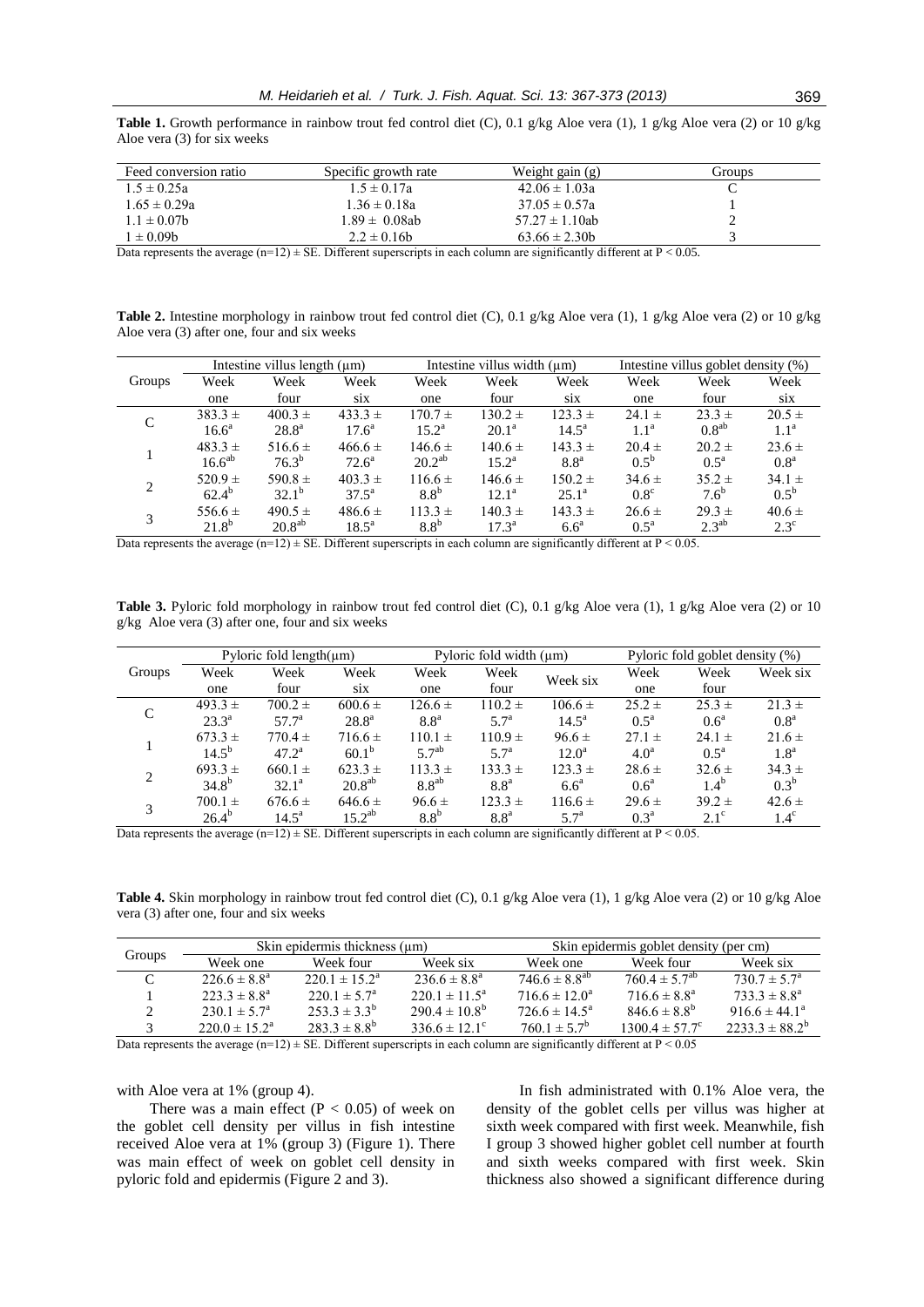

**Figure 1.** Intestine villus goblet cell density (%) in rainbow trout fed control diet  $\Box$ , 0.1 g/kg Aloe vera  $\Box$ , 1 g/kg Aloe vera  $\Box$  or 10 g/kg Aloe vera  $\Box$  during first, fourth and sixth weeks. Data represents the average (n=12) ± SE. Different superscript alphabets in each treatment group are significantly different at  $P < 0.05$ 



**Figure 2.** Pyloric fold goblet cell density (%) in rainbow trout fed control diet , 0.1 g/kg Aloe vera , 1 g/kg Aloe vera  $\Box$  or 10 g/kg Aloe vera  $\Box$  during first, fourth and sixth weeks. Data represents the average (n=12)  $\pm$  SE. Different superscript alphabets in each treatment group are significantly different at  $P < 0.05$ .



**Figure 3.** Skin thickness (µm) in rainbow trout fed control diet  $\Box$ , 0.1 g/kg Aloe vera  $\Box$ , 1 g/kg Aloe vera  $\Box$  or 10 g/kg Aloe vera during first, fourth and sixth weeks. Data represents the average (n=12)  $\pm$  SE. Different superscript alphabets in each treatment group are significantly different at  $P < 0.05$ .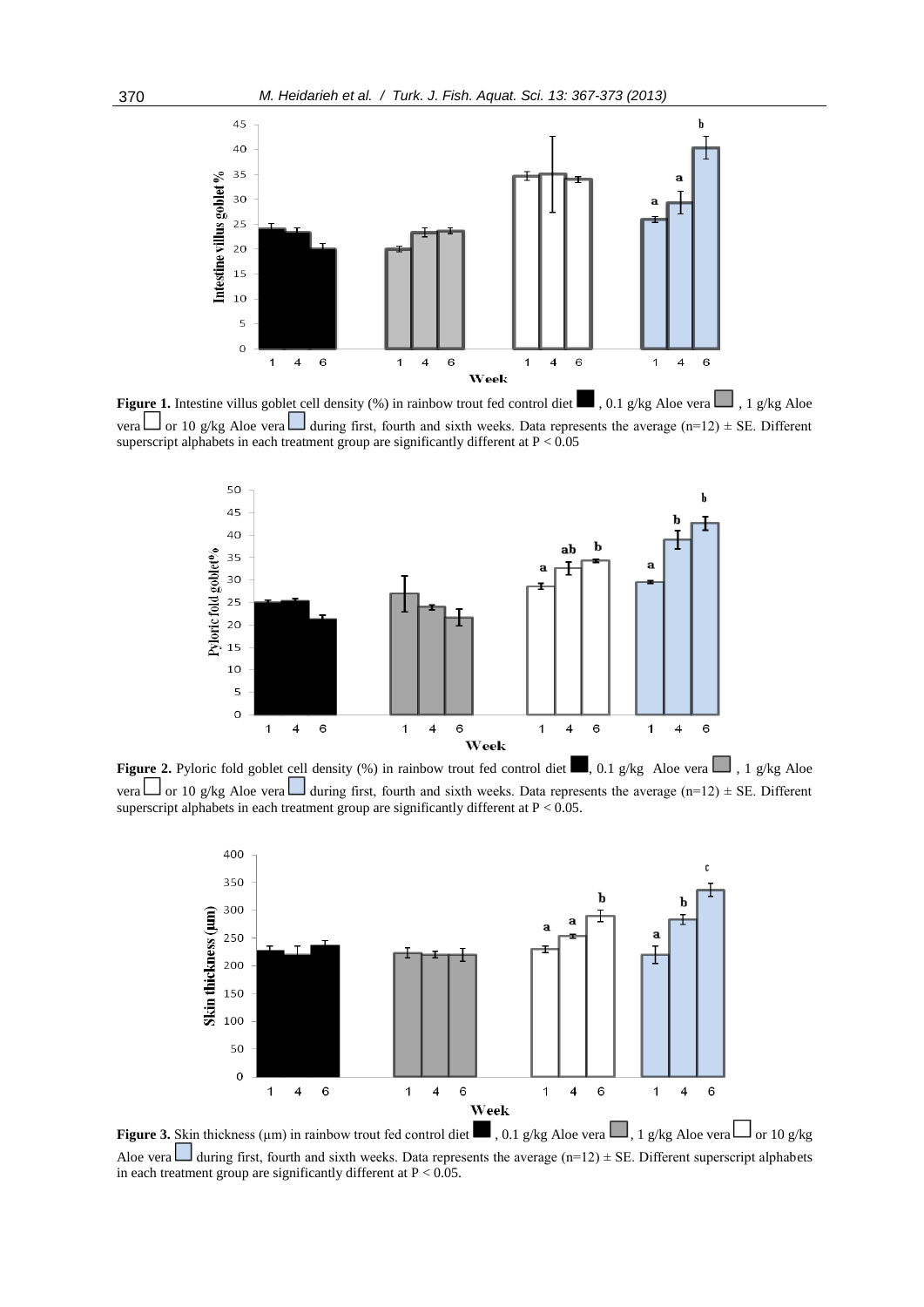different weeks especially in group 2 and 3 (Figure 4). Fish received 0.1% Aloe vera had higher skin thickness at sixth week compared with previous weeks while in fish fed 1% Aloe vera, at fourth and sixth weeks higher thickness were noted in comparison with first week.

The controlled exposure of rainbow trout to a virulent strain of *S. agalactiae* at the end of the feeding trial in group 2 and 3 resulted in limited mortality about 53% and 36% respectively. The highest percentage of mortality was observed in diet 1 (0.01% Aloe vera) with 83% of cumulative mortality. In control fish challenged with *S. agalactiae* and PBS, 70% and 0% cumulative mortality were observed (Figure 5).

#### **Discussion**

The present study demonstrated that high levels of Aloe vera (0.1% and 1%) had a positive effect on rainbow trout growth performance. Conversely, Aloe vera in different inclusion rates had no effect on *Acipenser baerii* (Wang *et al.,* 2011). Aloe vera is composed of 75 potentially active compounds: vitamins, enzymes, minerals, sugars, lignin, saponins, salicylic acids and amino acids (Surjushe *et al.,* 2008). Improvement in growth performance by Aloe vera could be related to better nutrient digestibility and absorption, improved digestive enzymes and maintaining the function and structure of the small intestine, leading to an increased digestive capacity of



**Figure 4.** Skin goblet cell density (%) in rainbow trout fed control diet  $\blacksquare$ , 0.1 g/kg Aloe vera  $\blacksquare$ , 1 g/kg Aloe vera  $\blacksquare$ or 10 g/kg Aloe vera during first, fourth and sixth weeks. Data represents the average (n=12)  $\pm$  SE. Different superscript alphabets in each treatment group are significantly different at  $P < 0.05$ .



**Figure 5.** Cumulative mortality after *Streptococcus agalactiae* challenge in rainbow trout fed control diet, 0.1 g/kg Aloe vera, 1 g/kg *Aloe vera* or 10 g/kg Aloe vera: Group A- (0 g/kg Aloe vera, without bacterial challenge), group A+ (0 g/kg Aloe vera, bacterial challenge), group B (0.1 g/kg Aloe vera, bacterial challenge), group C (1 g/kg Aloe vera, bacterial challenge) and group D (10 g/kg Aloe vera, bacterial challenge).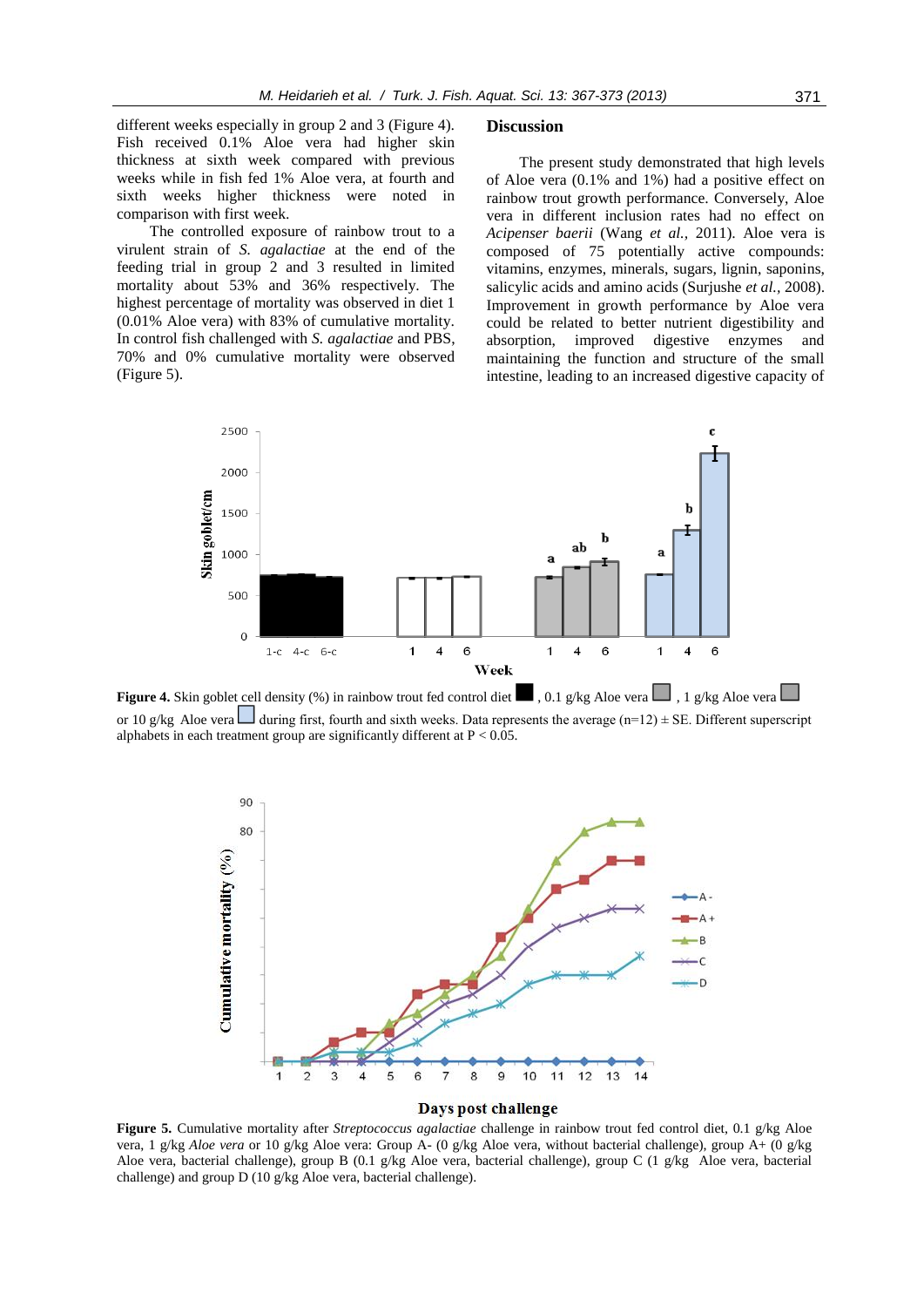the gut. In this study, improvement of gastrointestinal morphology was clearly observed.

The present study demonstrated that Aloe vera increased the villus length and decreased the villus width in fish intestine at different levels of administration. In pyloric caeca, which represents a way to increase intestinal surface area, higher and narrower folds were also shown. Similarly, following the feeding of different immunostimulants to fish species, increased villus height, fold height, enterocyte height, as well as reportedly augmenting surface area of the gut mucosa were observed (Yilmaz *et al.,* 2007; Ngamkala *et al.,* 2010; Heidarieh *et al.,* 2012). Numerous anatomical features determine the total absorptive surface area of the gastrointestinal tract. For example, taller, narrower, and regularly shaped villi and higher number of villi per unit area are indicators that the function of the intestinal villi is activated (Samanya and Yamauchi, 2002; Miles *et al.,* 2006). In general, these villi provided greater surface area for absorption of available nutrients. These facts suggest that the villus function might be activated after feeding dietary Aloe vera in rainbow trout.

In this study, large amount of goblet cells in fish epithelium after feeding Aloe vera were noted. Even though higher goblet cell density in fish skin and intestinal tract after challenge with infectious diseases have been widely studied (Buchmann and Bresciani, 1998; Ringø *et al.,* 2003) few studies showed the higher mucous cell density in fish received different immunostimulants (Ottesen *et al.,* 2000; Heidarieh *et al.,* 2012; Xueqin *et al.,* 2012). Mucous cell densities in skin epidermis and gastrointestinal epithelium form a viscous, hydrated blanket on the surface of the mucosa that act as a sensitive first line of immune defense parameter in fish (Ringø *et al.,* 2003; Xueqin *et al.,* 2012). Therefore, it can be assumed that enhancement of goblet cell density especially in higher doses of Aloe vera administration could result in higher defense mechanism against pathogens in rainbow trout.

Increased epidermal thickness and mucous cell number in higher doses of Aloe vera were shown. In previous study, following *Gyrodactylus* infection a rapid increased in epidermal thickness and a modest increased in number, but not size or composition, of mucous cells were shown in guppy*, Poecilia reticulate* (Gheorghiu *et al.,* 2012). Fast *et al*. (2002) also showed that rainbow trout had higher protease and lysozyme activities as well as thicker epidermis and more abundant mucous cells (mid body) than Coho salmon and Atlantic salmon. Therefore, thickness of the epidermis and the number of mucous cells could have direct effects on skin enzyme variation which results in higher disease resistance and protection against pathogens (Sheikhzadeh *et al.,* 2012).

Survival of rainbow trout to *S. agalactiae* challenge was significantly higher in the groups fed the Aloe vera at 0.1% and 1% compared to the control

group. Surprisingly, fish given diet supplemented with 0.01% Aloe vera had significantly lower survival rate than fish given control diet. Other studies have also observed increased resistance against *Vibrio alginolyticus* and *Aeromonas hydrophila* in rockfish (*Sebastes schlegeli*) and common carp (*Cyprinus carpio*) fed diets supplemented with Aloe vera (Kim *et al.,* 1999; Alishahi *et al.,* 2010). Even though the increased resistance following the administration of Aloe vera might be due to the enhanced function of some non-specific immune parameters, different antiseptic agents namely lupeol, salicylic acid, urea nitrogen, cinnamonic acid, phenols and sulfur have also been shown in Aloe vera (Surjushe *et al.,* 2008). These components have inhibitory action on fungi, bacteria and viruses (Surjushe *et al.,* 2008).

Feeding strategies should be developed for each fish species with respect to immunostimulant dose and duration in order to acquire enhanced immune system (Dalmo and Bøgwald, 2008). Therefore, duration of Aloe vera feeding was analyzed to determine the histological changes after one, four and six weeks. Results showed that higher doses of Aloe vera (0.1% and 1%) significantly enhanced different histological parameters namely intestine and pyloric fold goblet cell density, epidermis goblet cell percent and skin thickness especially during the week four and six of administration in comparison with one week feeding. Therefore, it is apparent that feeding with the Aloe vera for four or more weeks is effective in better performance. In conclusion, rainbow trout fed Aloe vera at 0.1% and 1% for more than four weeks demonstrated greater effectiveness for growth performance, disease resistance and gastrointestinal morphology than lower dose.

# **Acknowledgements**

The authors are grateful for the financial support provided by Agricultural, Medical and Industrial Research School (AMIRS-NSTRI), Karaj, Iran, and Department of Fisheries and Environment science, Faculty of Natural Resources, University of Tehran.

#### **References**

- Alishahi, M., Ranjbar, M.M., Ghorbanpour, M., Peyghan, R., Mesbah, M. and Razi jalali, M. 2010. Effects of dietary Aloe vera on some specific and nonspecific immunity in the common carp (Cyprinus carpio). Int. J. Vet. Res., 4: 189-195.
- Bowden, T.J. 2008. Modulation of the immune system of fish by their environment. Fish Shellfish Immun., 25: 373-383. doi: 10.1016/j.fsi.2008.03.017
- Bricknell, I. and Dalmo, R.A. 2005. The use of immunostimulants in fish larval aquaculture. Fish Shellfish Immun., 19: 457-472. doi: 10.1016/j.fsi.2005.03.008
- Buchmann, K. and Bresciani, J. 1998. Microenvironment of Gyrodactylus derjavini on rainbow trout Oncorhynchus mykiss: association between mucous